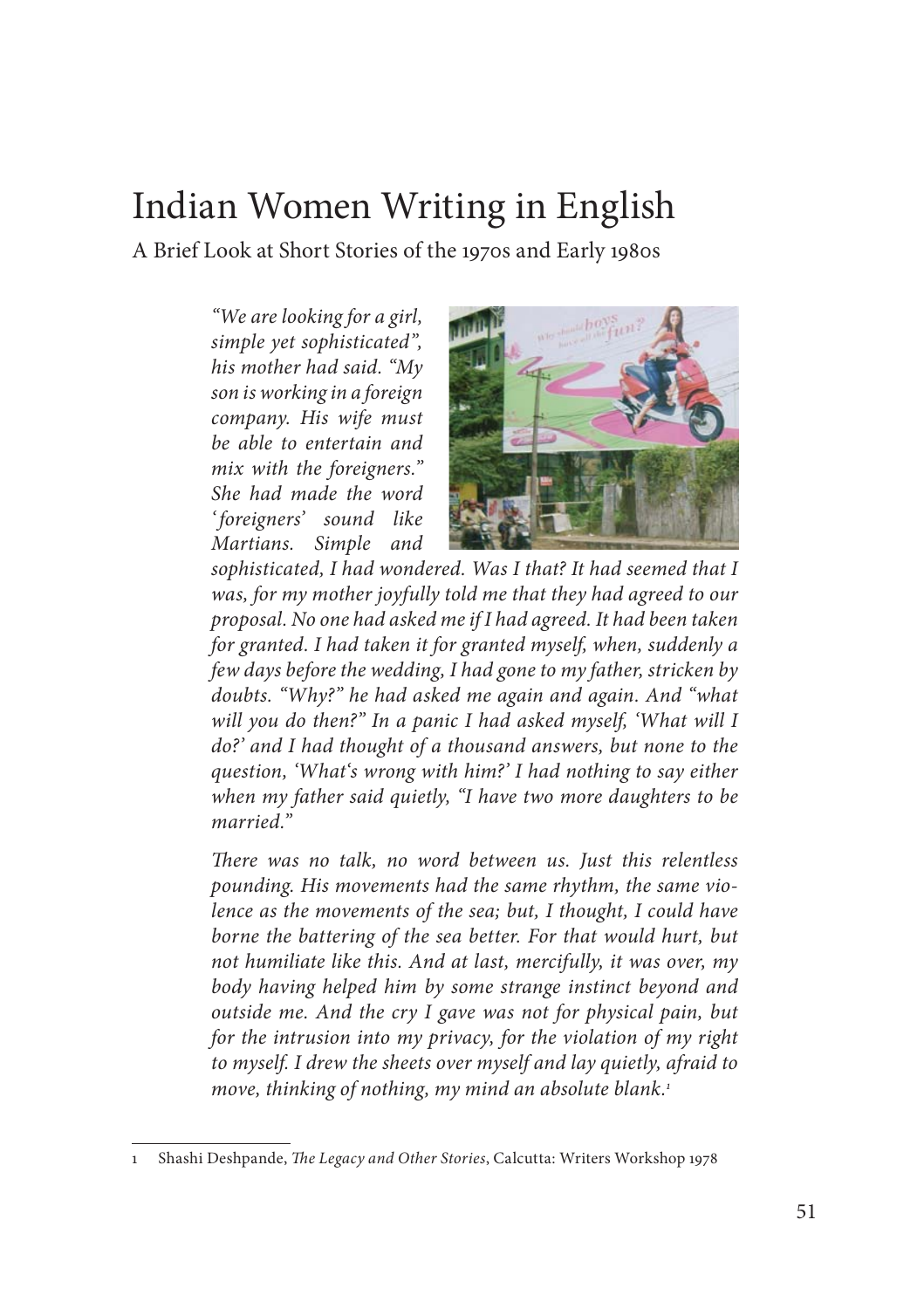These two short paragraphs which were not chosen at random illustrate tellingly what the modern Indian English short story written by women is all about: it deals with young single or married women, housewives and mothers, or the relationship of husband and wife. The narrative action is concerned with a woman's psychological, emotional or intellectual needs, problems and conflicts as they arise out of her status and role in a comparatively conservative society. The experiences of the main character or characters in these short stories draw our attention to the modern Indian woman's predicament with regard to her establishing herself as an individual in her own right vis-à-vis a society which, by tradition, has reserved and continues to prescribe certain functions and roles to its women. The narrator's point of view chosen by the female author is almost always that of the protagonist, and there are numerous examples of stories told by the main character herself. Their language reflects the tensions between a well-established sociolect — or rather, sexolect — and the attempts of women to break linguistic barriers and create for themselves an idiom which is meaningful and conveys to others experiences of an awareness of self which cannot always be grasped cognitively. Let me illustrate these points by looking more closely at the two passages quoted.

The first one shows us a narrator who, initially, functions as an onlooker or commentator rather than the central character on the stage. The young woman who is being discussed here reports the comments passed upon her and only gradually includes herself in the deliberations of those who are deciding her fate. The sexolect of this passage and the narrator's attempt to break through the barriers it has constructed around her illustrates the shift of the narrator's point of view on the linguistic level. The person talked about and referred to is not "a woman" but "a girl"; she is to combine an appealing facade with passivity and obedience — "sophistication with simplicity" — and is expected to react chameleon-like to the needs of either her future social group or her tradition-oriented husband. "Mother", "they" and "father" are the institutions on whom the burden and the responsibility rests to see to it that "daughters [are] to be married", or that an unwritten social law is being executed. The momentous decision on the future life of an individual is reduced to an act of barter, a proposal. When the young woman steps into the action herself her words indicate the newness of the experience she is undergoing. At first she can only put her reactions into questions. "Was I simple and sophisticated?"; "What will I do?" Later on she becomes just speechless being unable to answer her own and her father's questions.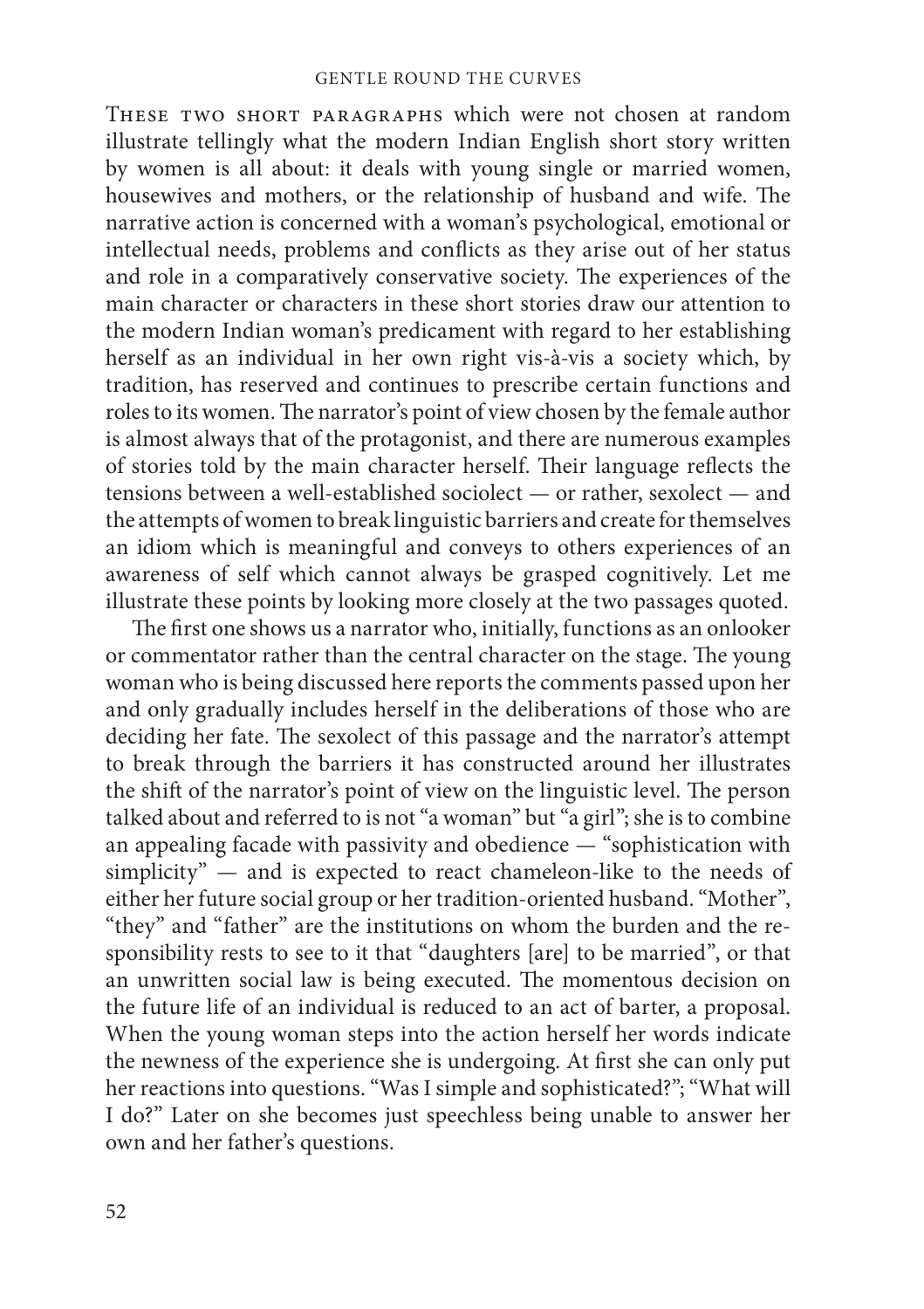This short scene which, in the context of the story, is relived in the narrator's memory on the evening of her wedding night which she and her husband are going to spend in a lonely house by the sea, presents us with a young woman who is in the process of trying to grasp what is happening to her and what her relationship to her husband and herself really means. The point I want to make here is not to maintain that women writing from India till now had not been concerned with the individual woman's plight and her efforts to assert her dignity as a person but that, in the modern short story written by women — and, I should add, in the novel, too — a shift of emphasis has taken place. Woman now insists on her right to reject a life which is prescribed by a male-dominated, anti-individual society. What is more: She now has the courage to say so clearly.

This becomes quite obvious when we look at the second passage which we find at the end of "The Intrusion". To start with, the rather detailed description of the sexual act especially when composed by a woman and seen by her means breaking a very important taboo Indian society has imposed on its members, a taboo imposed, moreover, by a society which is well known for its sexual hypocrisy and prudishness. But to go even further and expose one's most intimate emotional and psychological experiences and reactions is almost an act of self-immolation, of wilfully relinquishing one's right to be accepted as a normal member of society. Shashi Deshpande's description of her narrator's sense of victimisation and isolation, of a dichotomy of body and soul, the outside world and her inner self, of the humiliation she feels at being treated like an object of gratification, and, finally, of her experience of emptiness, uselessness and fear takes us into realms of the female psyche which no writer of the previous generation had dared put into words as candidly. What at the beginning of the story appeared to be yet another cliché-ridden exposure of the oppression of women in India turns into an act of self-assertion, an assertion, however, which is still not in a position to go beyond rejecting traditional role conceptions and replace them by new ones. Shashi Deshpande's story ends on a note of almost deliberate detachment which does not indicate in the least how her young woman will develop in future:

> When sensation and feeling came back with a surge, my first thought was that I could not hear even the sea now. And I wondered why till I realized that there was another sound drowning it. I looked at him. He was lying on his back, his legs flung apart, snoring loudly and steadily. (48)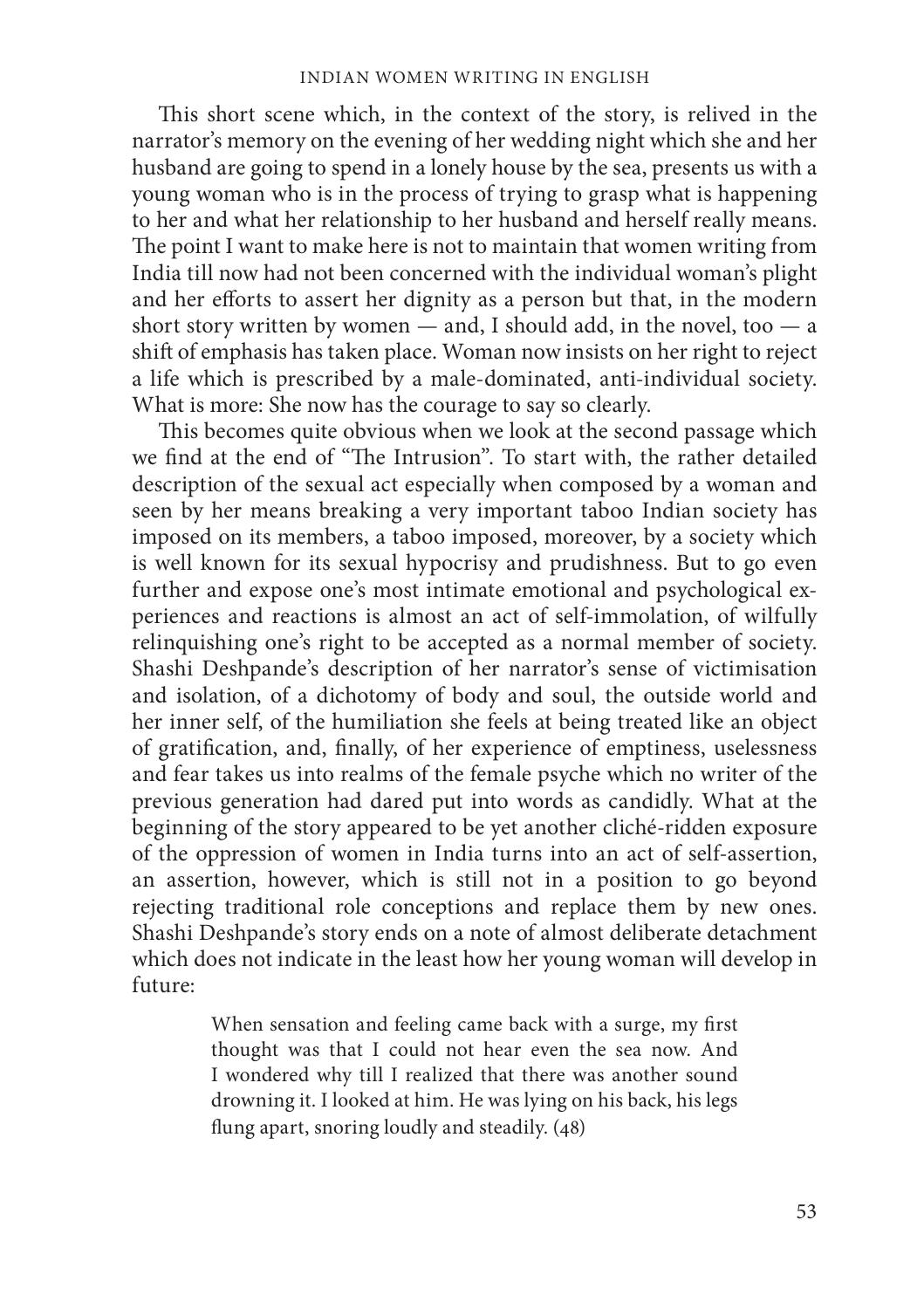The language, too, underlines the dichotomy experienced by the woman: The pounding of the sea is distinguished from that of her husband's bodily movements, her own sensations, temporarily numbed, come back in a surge — nature re-establishing itself — and her husband's snoring drowns the sound of the sea.

Much the same can be said about other women writers and their short stories with regard to theme, narrative episode, character constellation and message. Among the nine collections I have gone through which include about a hundred and fifty stories there are of course examples which do not offer any new insight, which repeat cliché situations and conflicts in a cliché manner. This is due mainly, I believe, to the fact that Indian magazines, weeklies or monthlies, and the big English newspapers have offered their pages to women's stories. A new middle-class readership has established itself for which all these journalistic publications are catering, and many of the readers are middle-class women whom the editors hope to reach. Nevertheless, many of the stories written by young women who are by now quite well-known through their contributions to Indo-English literature deserve the critic's attention, and it is these stories which share their essential characteristics with "The Intrusion". The man-woman relationship, the experiences of a young girl or a young woman, the assertion of the older woman, her loneliness and isolation and the ostracism woman is forced to accept in a caste- and class-ridden society, are the main themes to which Padma Hejmadi, Sunita Jain, Raji Narasimhan, Jai Nimbkar, Malathi Rao, Vasantha Ravindran, Vera Sharma or Indu Suryanarayan return again and again.

In Raji Narasimhan's "The Last Embrace"<sup>2</sup> the narrator's wife has decided to leave him, to "retire from Life", as she told him. Similarly, their daughter has begun to live on her own, having turned her attention away from home towards a young man with whom she has fallen in love. Joshi, the narrator, feels his male supremacy being questioned which makes him ponder as to how he can once again reaffirm it by "a last embrace". Little is said about his wife's motives, just that he has lost his importance for her which, perhaps, he never had really possessed during their married life. In Narasimhan's "A Village Story"<sup>3</sup> a woman leaves her husband and starts teaching in a village. When he visits her to take her back she coolly sends him off. Sunita Jain's "The Landing"<sup>4</sup> describes a woman and her

<sup>2</sup> Raji Narasimhan, "The Last Embrace", *The Marriage of Bela*, 63-71

<sup>3</sup> Ibid., 89–98

<sup>4</sup> Sunita Jain, "The Landing", A Woman is Dead, 16-23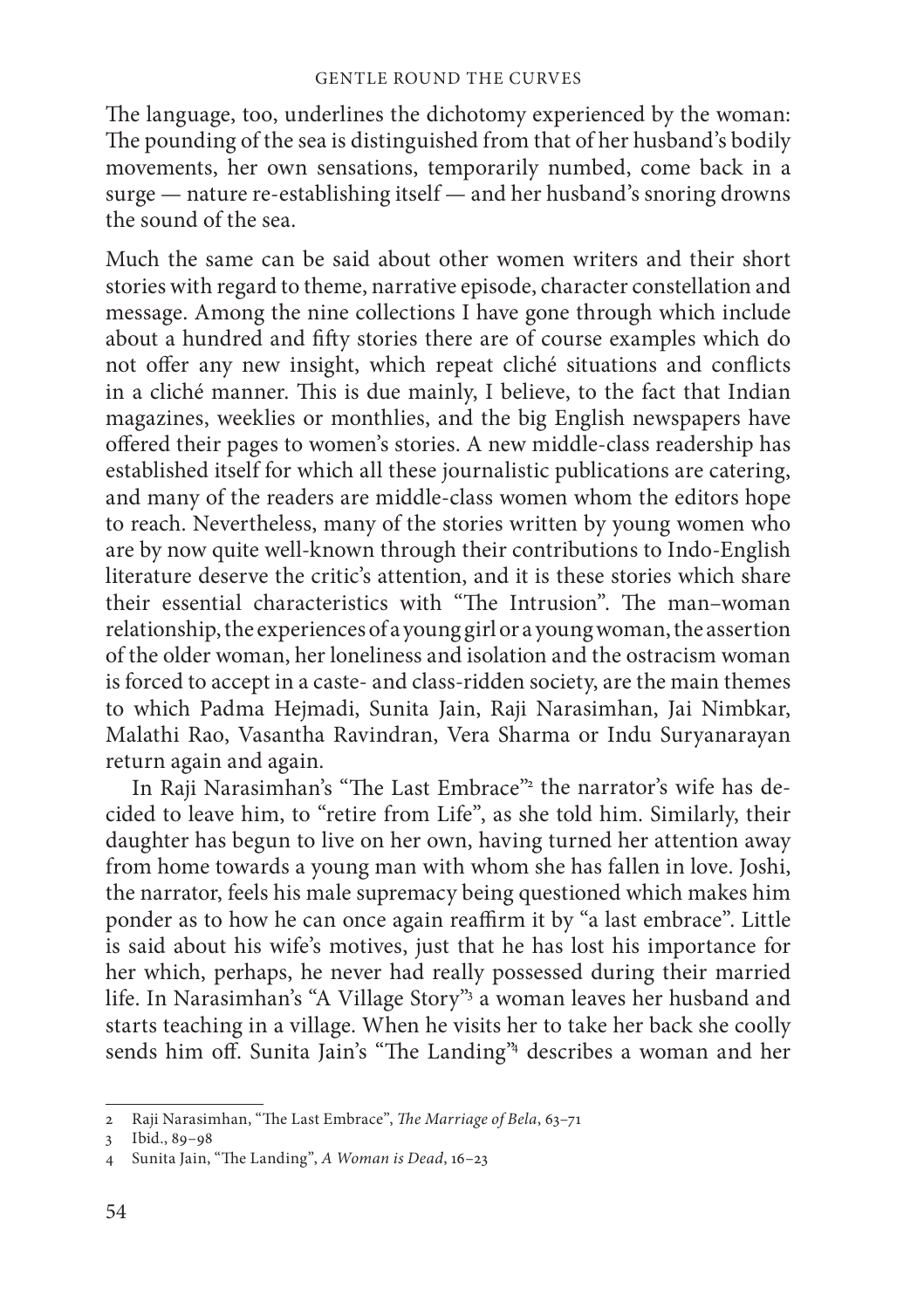children's return to India from the United States leaving her husband and their father behind because they want to live a a more meaningful life without him. And finally, in Shashi Despande's "Rain"<sup>5</sup> a young doctor is shocked by his woman friend's apparent callousness. She is obviously not upset at all when the telephone rings in the midst of their love-making and the hospital informs her that her husband has just died. Having earlier closed a previous chapter in her life, she will not allow its past to intrude and upset her.

Stories such as these exemplify that their authors are neither concerned with an analysis of their heroines' past tribulations nor are they anxious to justify their decisions to be free by, for example, paying attention to possibly rewarding prospects of their new lives. Rather, they confine themselves to portraying a woman's deliberate step to liberate herself from the shackles of traditional roles. It is the act itself of a woman's decision to leave her husband or partner in order to start a new life that is the point the writers want to make. Besides, little attention is being paid to questions of motivation and consequence, or of morality and ethos; an astounding fact considering Indian social practice and the high regard placed on respectability.

Against stories setting out to define new and anti-traditional images of women and posing a challenge to their readers' conceptions or misconceptions of their roles, a second type of narration depicts women who have already established their own independence and consequently have to cope with a world around them that is not really amenable to their new roles. Narasimhan's "End of Probation" and "Their Woman Colleague"6 depict professionally successful women whose careers rankle their male colleagues' minds. Yet again, this kind of 'new' woman confronting male role playing is not actually probed into. Does the author purposely shun it or perhaps prefer the open ending of her story — as modern writers are apt to do — in order to invite her readers' responses? A reason for her strategy may also be found in Indian society's notoriety for punishing women for their alleged 'failure' or their choice of the 'wrong path'. Their punishment would take the form of feeling isolated, frustrated, selfquestioning and resigned, as in Malathi Rao's story "The Metaphor of Stone."<sup>7</sup> On her birthday fifty year old Anita remembers her past, her lost hopes, her loneliness and the meaninglessness of being a woman. In Indu

<sup>5</sup> Shashi Deshpande, "Rain", *The Legacy*, 58-66

<sup>6</sup> Raji Narasimhan, "End of Probation", "Their Woman Colleague", *The Marriage of Bela*, 21-28, 29–33

<sup>7</sup> Malathi Rao, "The Metaphor of Stone", *Come for Coffee*, *Please*, 18-26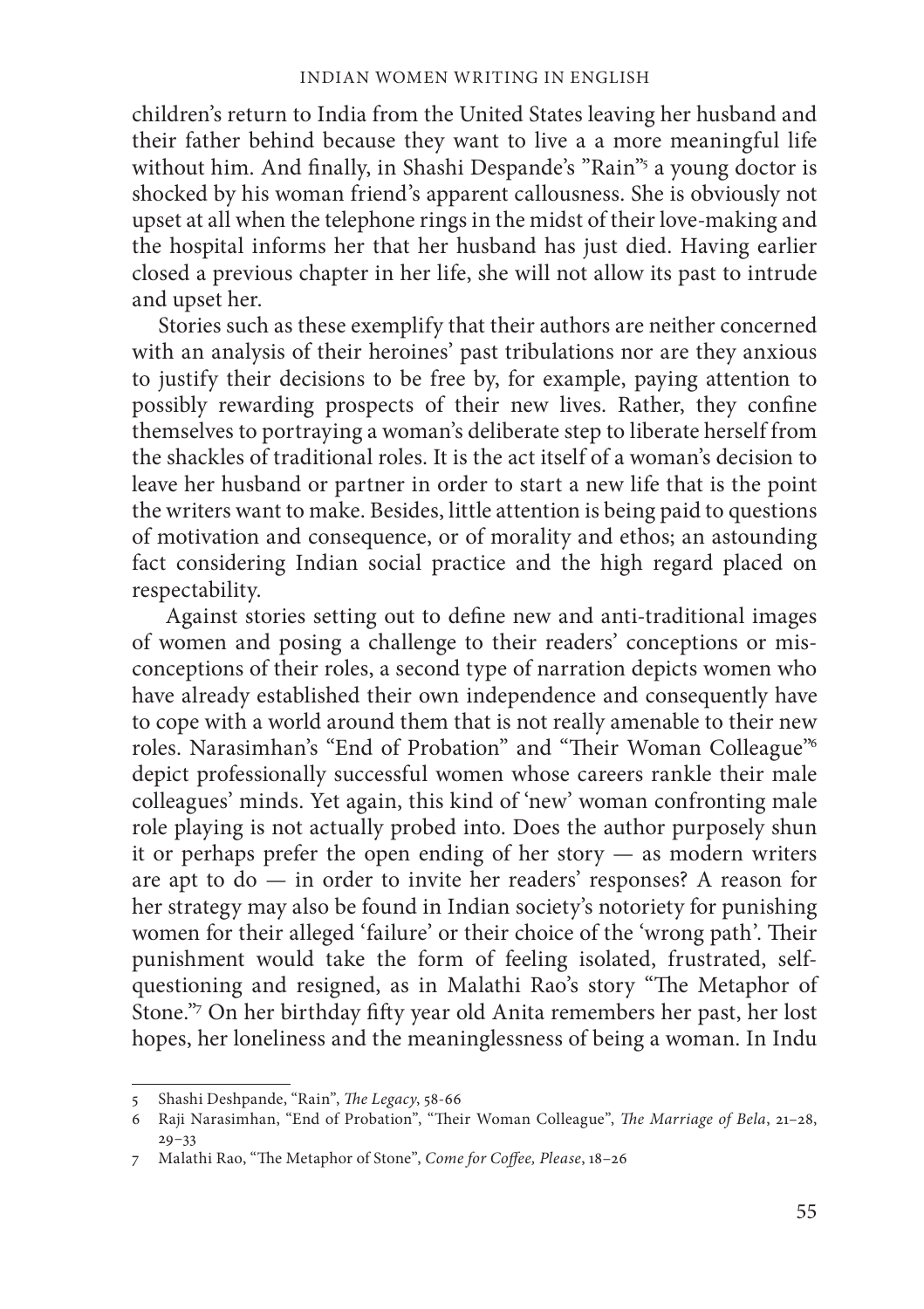Suryanarayan's "The Journey"<sup>8</sup> an elderly woman also reminisces on the past, when on a train journey she suddenly realizes that the man opposite her had ruined her father and thrown the burden of responsibility onto her; a weight that had affected her whole life, had in fact allowed her to live on her own, yet at the expense of permanently feeling the "stabbing pain" of a bad conscience. The victimization of the "failed" or "fallen" woman may make her face her self-negation because economic necessity forces her to end her rebellion and play those roles society has reserved for her, that of the mistress or the beggar. Vera Sharma's "The Unrepentant"<sup>9</sup> tells of a young widow and her illegitimate child who is eventually unable to bear the charity and righteousness of a Christian hostel and who escapes into the safety of a petty businessman's secure arms as his mistress. Indu Suryanarayan's "Drying Tears in the Sun"<sup>10</sup>, on the other hand, traces the fate of an orphan girl who after having been seduced and born a child sinks to the lowest level in society, becoming a beggar woman who depends on charity. Finally, the same predicament is faced by women whose rebellion is quickly smothered and whose future lives are made to conform to society's expectations, for instance in Malathi Rao's "The Blue Muffler"<sup>11</sup> and in several Deshpande stories like "A Liberated Woman", "An Antidote to Boredom", "The Dim Corridor", or "The Eternal Theme".<sup>12</sup>

The thematic and ideological preoccupations of the modern Indian short story by women, and even more so the way these stories are being told and given linguistic and formal contour, reflect upon present-day efforts of the women in India to redefine themselves in the context of the tremendous economic, social, and cultural changes that have occurred over the last twenty or so years. These changes have brought about the emergence of new social classes such as the petit bourgeoisie and the 'new' middle class. Almost without exception, the younger generation of Indian women writers introduced here belongs to the middle class, a social formation that has adapted to western education, anglicised views, has set their minds on job-security, on an occupation in the administrative, the professional, educational and managerial branches of either the public or the private sector. This generation, born between the late 1930s and the 1940s, has

<sup>8</sup> Indu Suryanarayan, "The Journey", *Drying Tears in the Sun*, 96-100

<sup>9</sup> Vera Sharma, "The Unrepentant", *The Unrepentant*, 9-14

<sup>10</sup> Indu Suryanarayan, "Drying Tears in the Sun", *Drying Tears in the Sun*, 45–57

<sup>11</sup> Malathi Rao, "The Blue Muffler", Passion Fruit, 41-52

<sup>12</sup> Shashi Deshpande, "A Liberated Woman"; "An Antidote to Boredom"; "The Dim Corridor"; "The Eternal Theme"; *The Legacy*, 21-29, 67-76, 77-85, 96-103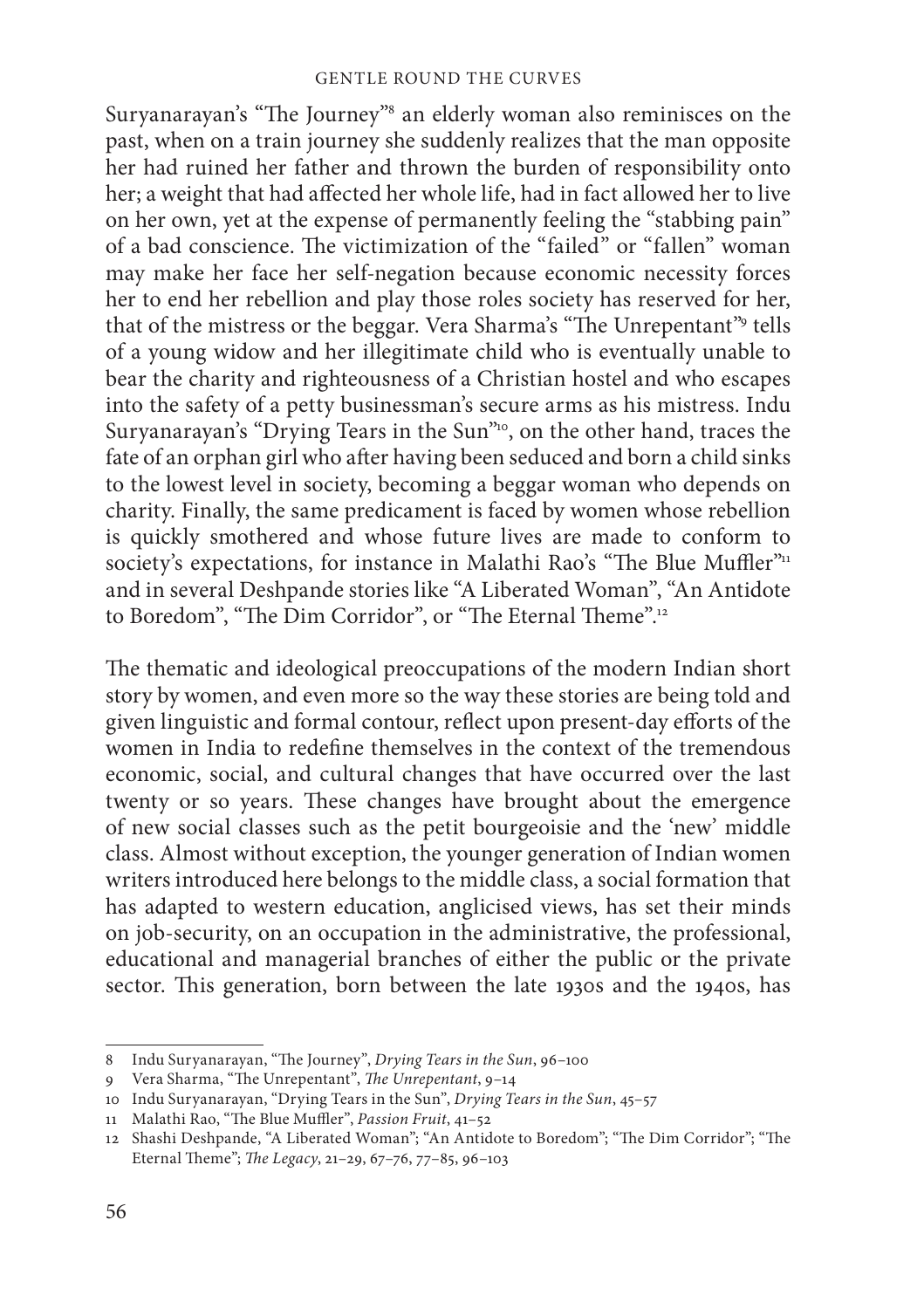not personally experienced the struggle for independence but has grown up in a country where erstwhile important literary themes like dealing with colonialism and the nationalist struggle against it, the cultural clash between East and West, or the confrontation of tradition and modernity have more or less lost relevance. The wide-spread national struggles of the pre-war and war periods have been replaced by economic and social tensions and contradictions amongst the social classes and castes of India. Middle class writers have turned to questions and problems besetting their own social and economic conditions and paying attention to the private sphere. The Indian women short story of the 1970s and early 1980s is to be placed in this very context, and the increasing number of women writers is directly related to the thematic shift in emphasis and, of course, to the specific effects the changes referred to have had on their status and new perceptions of their own roles.

Women writers' noticeable preference for the short literary genre is also related to improved conditions of literary production, the expansion of the publishing industry, the spread of magazines and journals and a corresponding growth of readership. Prospective women writers used these opportunities and were supported by for example a modern publisher like P. Lal and his Writers Workshop in Calcutta who introduced many new voices to the reading public, which, incidentally, explains the large number of titles referred to in this essay. Comparatively secure economic conditions of many well-educated middle-class women began to form a solid basis for those among them who wanted to turn to writing, usually in their spare time but also because of the particular appeal this literary genre may have had for the female Indian sensibility which has earlier found expression mainly through poetry. Yet the poem, the private voice, left little scope to represent the social dimension of life in India while the novel characterized by the realistic mode of narration often enough sacrificed the subjective and personal to the general. As a literary form which would achieve both, to depict the inner and outer world, woman's personal affectedness by social and cultural realities and their composition, the short story appears to have appeared especially suitable to combine the epic art of extension with the "poetic art of ellipsis,"13 to achieve conveying their situation and their world. The story forms chosen corroborate this reading. Stories are told straightforwardly and realistically with little attention paid to experiment. It is the message that matters and not how it is presented.

<sup>13</sup> Th omas A. Gullason, "Th e Short Story: An Underrated Art", *Studies in Short Fiction* 2 (1964), 28